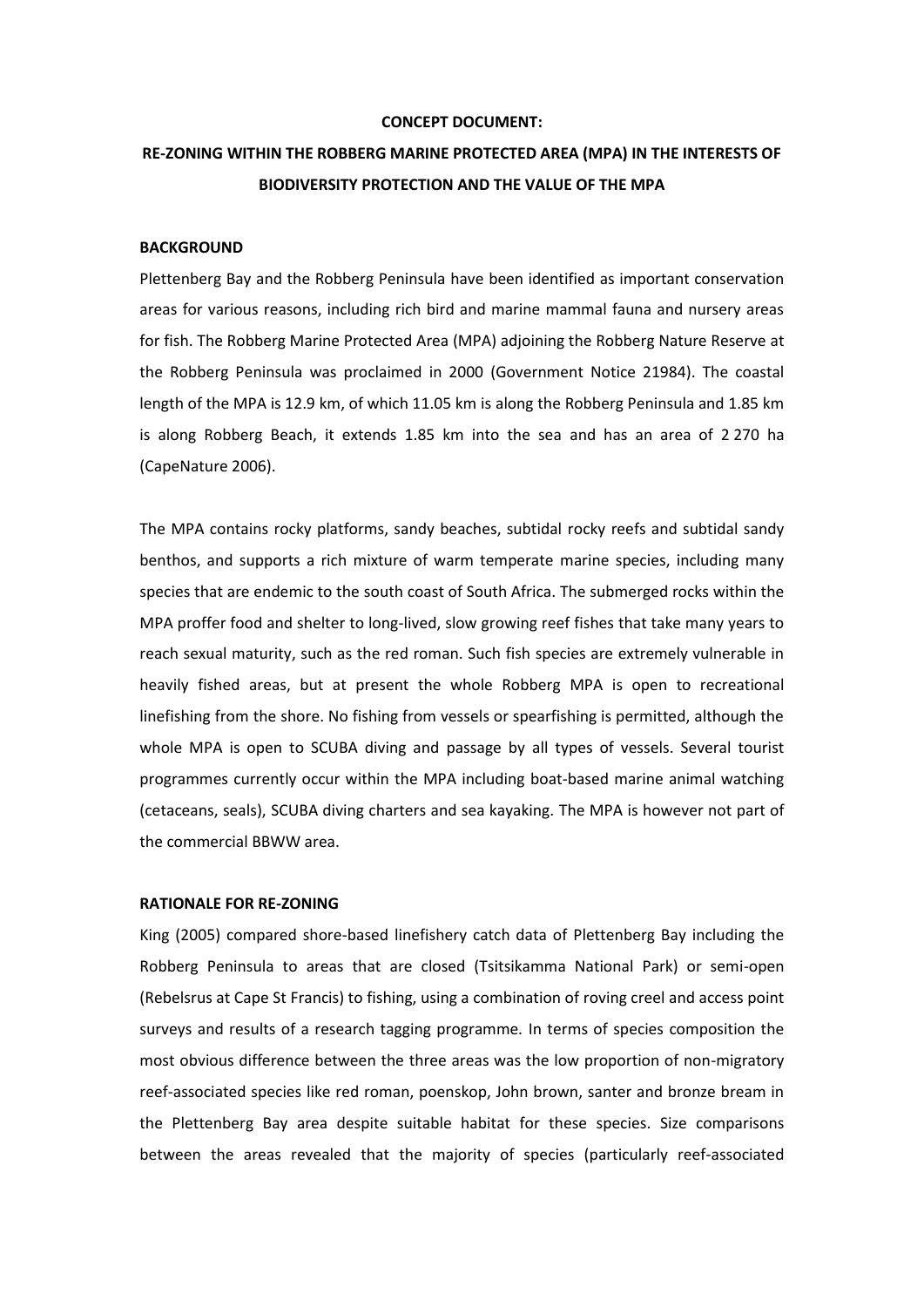species) were smaller in the open or semi-open areas than in the closed area. Collectively the findings were interpreted to indicate local depletion of certain species in Plettenberg Bay including Robberg, and that recreational fishing had impacted heavily on the fish stocks. Thus it was concluded the shore-based linefishery in the area was unsustainable and required increased local conservation effort.

Preliminary results of a follow up survey in 2010/2011 (Anchor Environmental 2011) indicate that the shore-angling fish stocks at Plettenberg Bay and Robberg have remained in a poor state despite the introduction of management measures including size limits, bag limits and open/closed seasons. This survey further indicated that relative to other areas in the Plettenberg Bay area, fewer anglers utilised the Robberg MPA. This could be attributed to the cost of entry in the Robberg Nature Reserve - the majority of anglers in the Plettenberg Bay area regard themselves as subsistence fishermen that in all likelihood would be unwilling (or unable) to repeatedly pay entrance fees to the reserve, especially considering that they were less likely to catch fish inside the MPA than at other sites in the area according to the survey. Also, with regard to individual species, anglers were just as likely to catch species that occurred at Robberg, outside of the MPA compared to inside the MPA. Based on the findings, overall closure of shore angling within the MPA was recommended in the report.

Restricting shore-angling in at least part the MPA would reduce pressure on the local linefish and in particular would assist in the protection of slow recruitment species such as red roman, black musselcracker and red stumpnose in the near shore reef areas, and will improve the effectiveness of the MPA for reef fish dispersal. The WWF-Lotto Coastal Monitoring programme has shown that shore angler effort is mostly low on the Robberg Peninsula, particularly the southern aspect with about 90% of the fishers being there for recreational purposes (Figure 1). Records indicate an average of 0.19 anglers/km on the northern aspect and 0.06 anglers/km on the southern aspect. Catches are correspondingly lower on the southern (0.12 fish/angler hour) as opposed to the northern aspect (0.37 fish/angler hour) and this may explain the lower numbers of fishers on the southern bank (Figure 1) (Anchor Environmental, unpublished data).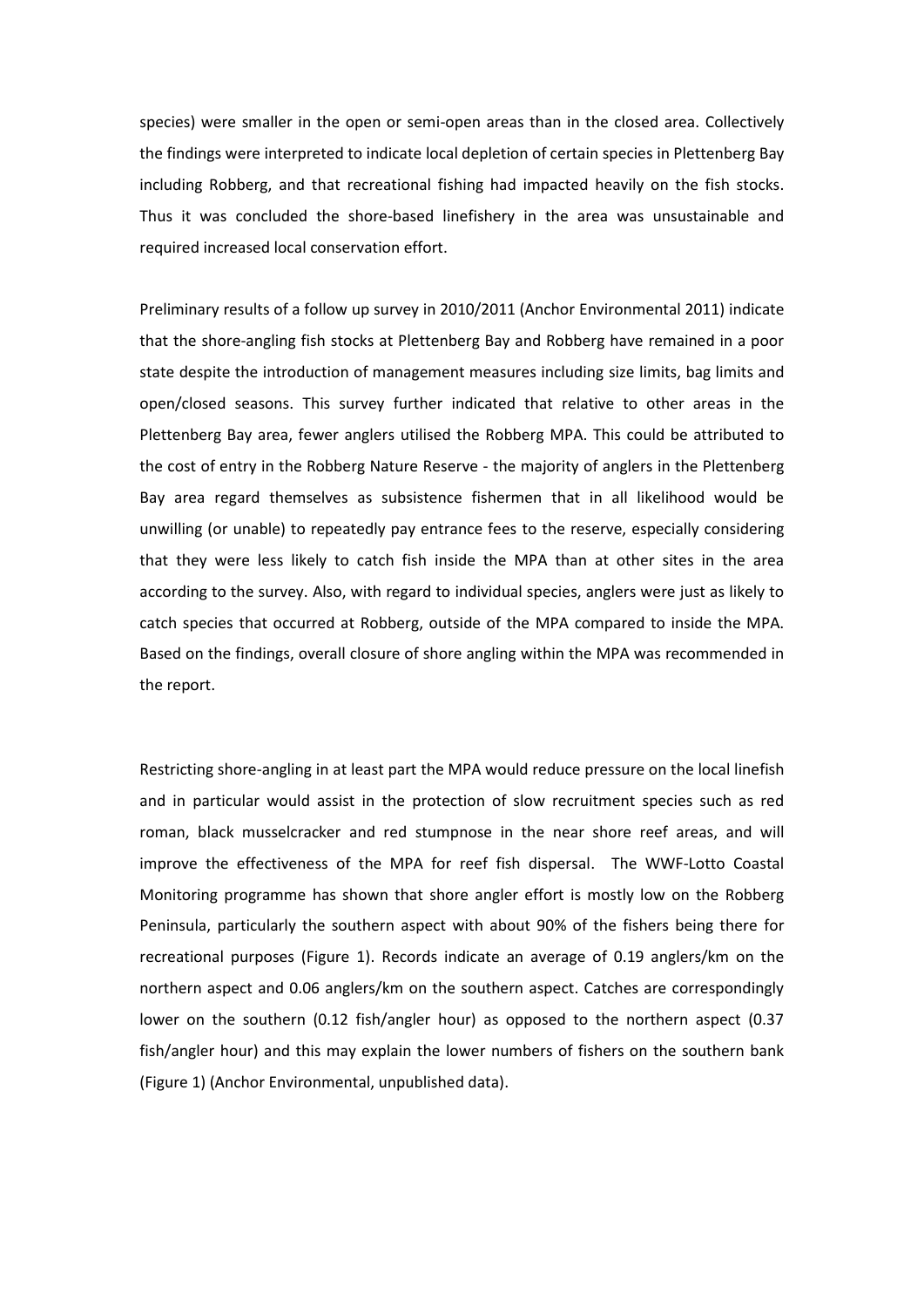

**Figure 1. Location of fishing sites on the north and south banks of the Robberg Nature Reserve determined from roving creel surveys (Anchor Environmental, 2011).**

Species diversity in the catches was also much lower on the southern aspect (Table 1). A total of only two blacktail were caught on the southern aspect while 74 fish from at least 10 species were caught on the northern aspect. In a study by King (2005) it was found that the catch on the whole Robberg Peninsula was dominated by live bait species such as sand steenbras (25%), strepie (25%) and mullet (22%), which are generally used to catch leervis the most highly sought after species (34%) in the region. Robberg Nature Reserve was once famous for its catches of galjoen, poenskop, leervis and yellowtail (King 2005). However, in the current times there is a significantly lower diversity and rate of catch. Although shoals of leervis still pass through the bay periodically none were recorded during the surveys conducted by King (2005). The reduced catches of leervis and yellowtail can also be ascribed to recreational and commercial boats fishing pressure on these migratory species (Attwood and Farquhar 1999). According to the Robberg Diaries (Anon 2000) catches of poenskop were common with at least one being landed on each fishing trip. Clearly, the population of poenskop around the peninsula has been overexploited. The number of fishes caught by recreational anglers and the diversity of fishes in the area has decreased substantially over the past few decades. While the northern aspect does still provide anglers with fairly high catch rates, the southern aspect has a very low catch rate.

In this regard restrictions along the southern margin would be most appropriate based on the biodiversity zones within the MPA, in that the less-sheltered southern margin provides habitat suitable for long-lived reef fish species and a lower component of migratory species than the northern margin.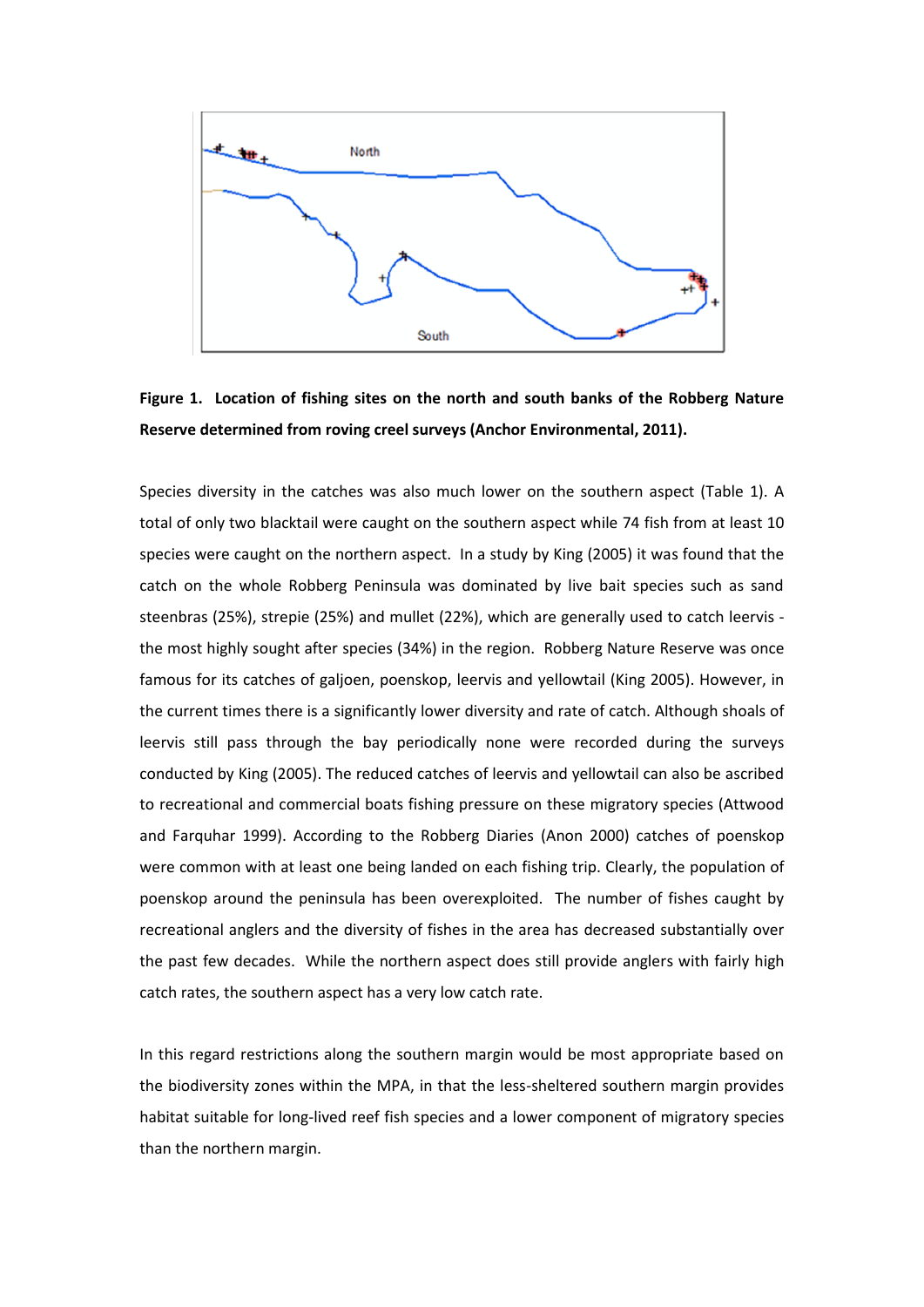**Table 1. Species composition and total catch reported for all roving creel surveys on the southern and northern aspects of Robberg Nature Reserve.**

|                         |                           |                | Southern |
|-------------------------|---------------------------|----------------|----------|
| Common name             | <b>Scientific name</b>    | aspect         | aspect   |
| Blacktail               | Diplodus sargus capensis  |                | 2        |
| Cape stumpnose          | Rhabdosargus holubi       | 35             |          |
| Elf                     | Pomatomus saltatrix       | 4              |          |
| Garrick                 | Lichia amia               | 9              |          |
| Hottentot               | Pachymetopon blochii      | $\overline{2}$ |          |
| Mullet spp.             | Mugilidae                 | 13             |          |
| Sand steenbras          | Lithognathus mormyrus     | 1              |          |
| Smooth hammerhead shark | Sphyrna zygaena           | $\overline{2}$ |          |
| Smoothhound shark       | Mustelus mustelus         | 1              |          |
| <b>Strepie</b>          | Sarpa salpa               | 5              |          |
| White Steenbras         | Lithognathus lithognathus | $\overline{2}$ |          |

A key finding of the National Biodiversity Assessment Marine Component (Sink *et al.* 2011) is that South Africa's MPA network plays a key role in protecting marine and coastal habitats and sustaining fisheries. Coastal protected areas thus sustain rural livelihoods and local economic development by providing jobs and opportunities for ecotourism and conservation-related industries. However, the existing (National) MPA network does not currently provide sufficient protection for marine biodiversity. To address this, several additional priority areas for protection have been proposed (Lombard *et al*. 2004). However, Clark & Lombard (2007) stress that improving management within existing MPAs including upgrading the levels of protection in MPAs that currently allow for the exploitation of living resources, may be at least as important as expanding the existing MPA network - fully protected MPAs help sustain fisheries by protecting breeding resources and by seeding adjacent fished areas. In this regard the National Protected Area Expansion Strategy (2008) sets protected area targets for the inshore marine bioregions and recommends an increase of 15 additional kilometres of No-Take MPA within the Agulhas Bioregion (Table 2). Closure of the southern shore of Robberg (approximately 5 km) to shore-based angling will contribute to meeting these minimum targets.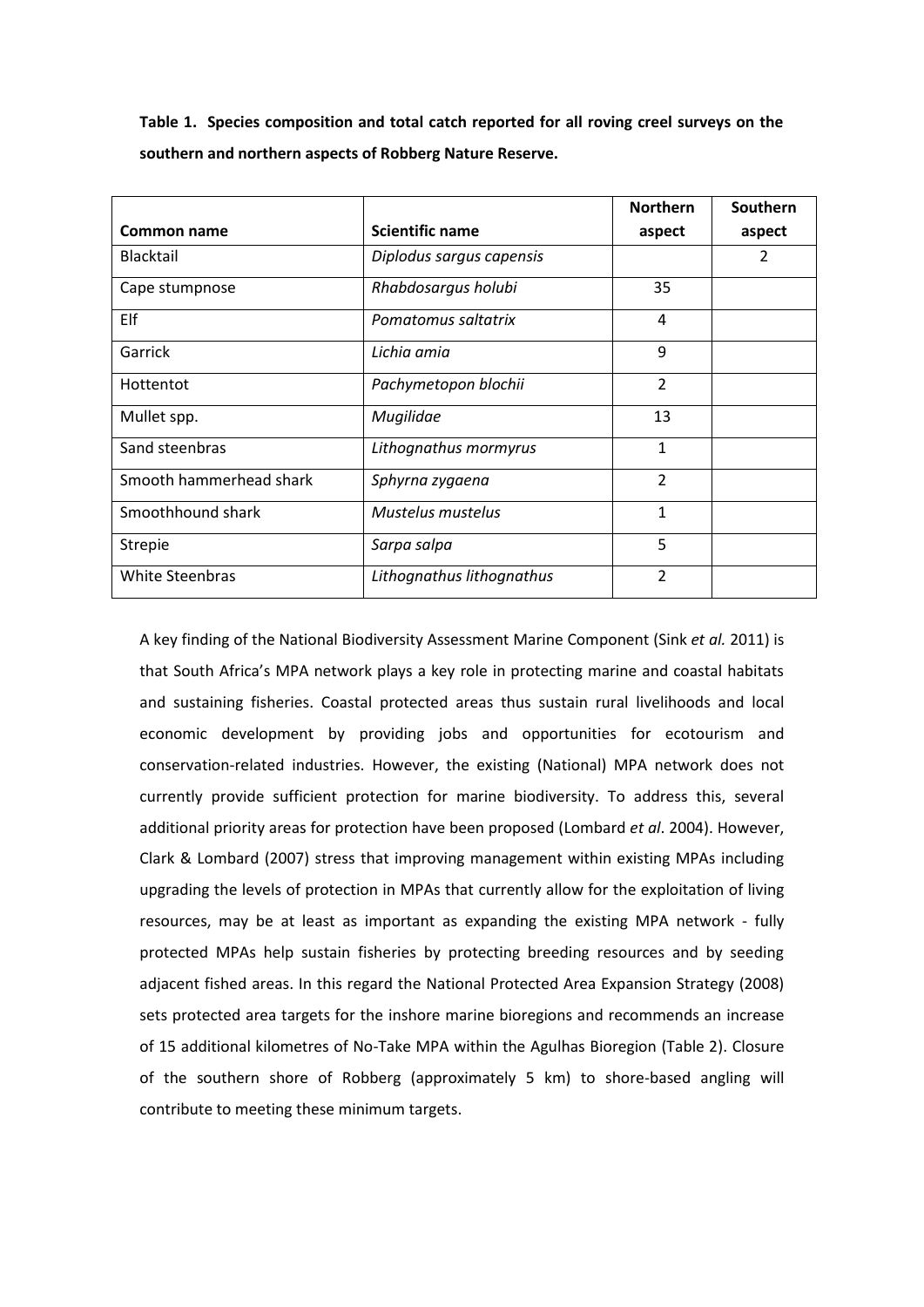Furthermore, the use of personal hovercraft and watercraft including jet-skis are considered to have an impact on the values of the Robberg MPA and to be generally incompatible with the MPA objectives, especially in that they disturb shorebirds, seals and other marine animals, and impact on the amenity values of the MPA. Therefore their use should be prohibited in the MPA.

| <b>Bioregion</b> | Length<br>km | <b>Required in next 5 years</b> |      |              |      |  |
|------------------|--------------|---------------------------------|------|--------------|------|--|
|                  |              | No-take                         |      | <b>Total</b> |      |  |
|                  |              | km                              | $\%$ | km           | $\%$ |  |
| Namaqua          | 684          | 26                              | 3.8  | 43           | 6.3  |  |
| SW Cape          | 420          | 3                               | 0.7  | --           | --   |  |
| <b>Agulhas</b>   | 1706         | 15                              | 0.9  | 38           | 2.2  |  |
| Natal            | 693          | 15                              | 2.2  | 8            | 1.1  |  |
| Delagoa          | 153          | --                              | --   | $- -$        | --   |  |
| Total            | 3656         | 56                              | 1.5  | 88           | 2.4  |  |

**Table 2: National Protected Area Expansion Strategy for inshore marine targets per bioregion**

# **OPTIONS FOR DESIRED STATE**

The Robberg MPA is a no-take area for ski-boat angling and spearfishing but shore-based angling is allowed. Through this proposal it is suggested that the southern margin of the MPA be re-gazetted as a no-take area where no consumptive resource use may take place Thus there will be two types of zones in the MPA, a restricted zone where no fishing may occur, and a controlled zone where recreational shore-angling can take place. The restricted zone will cover the area from the high water mark at the point to 1 nm (1.85 km) offshore, to the high water mark on the south-western boundary and 1 nm offshore of this (Figure 2). The controlled area shall include the rest of the MPA. The further rationale here is based on the biodiversity zones within the MPA, where the less-sheltered southern margin provides more habitat that is suitable for long-lived reef fish species than the northern margin.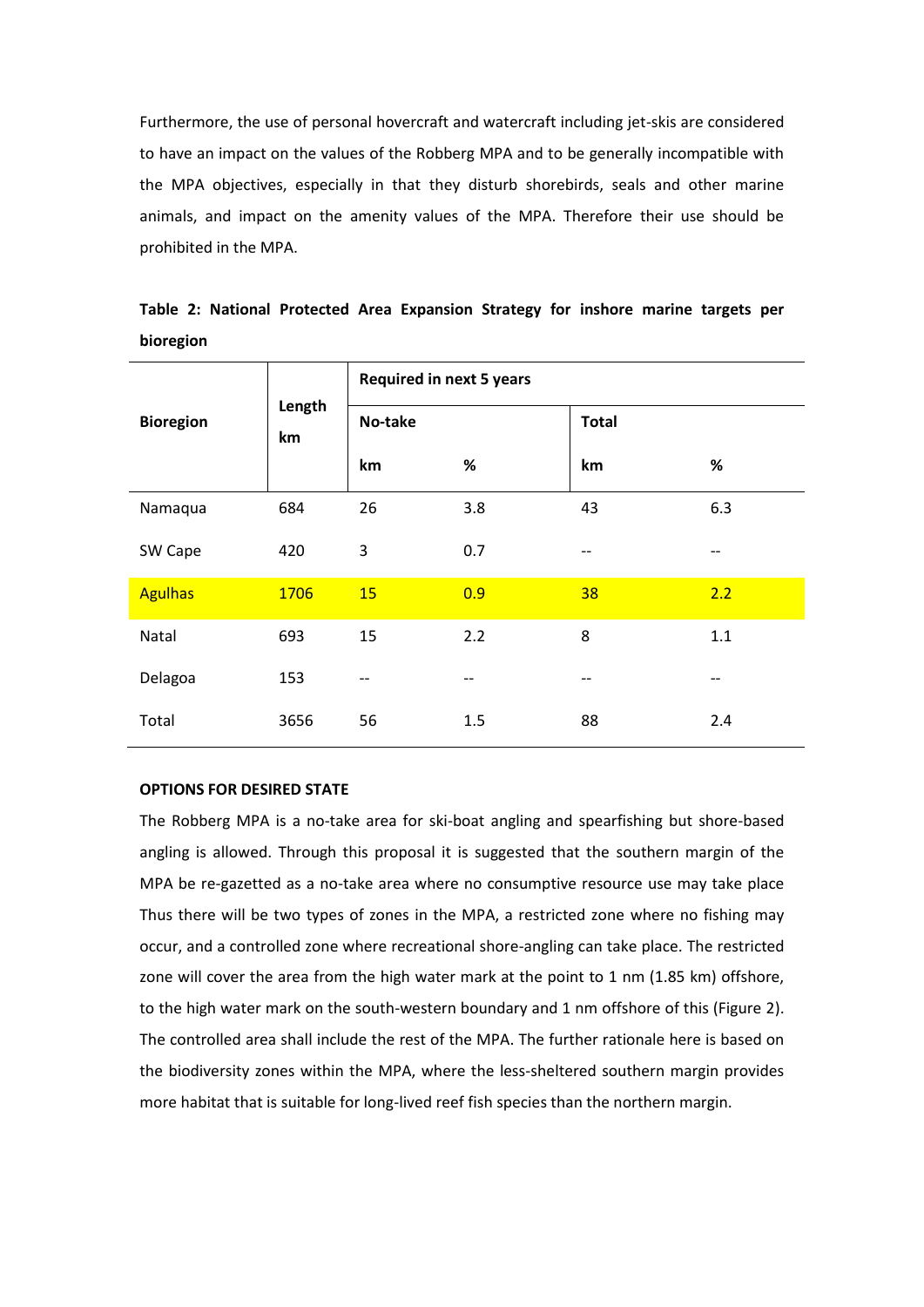This approach will enhance the fisheries and conservation benefits of the MPA, especially considering the evidence for depletion of linefish stocks in the MPA and in the Plettenberg Bay area generally. It is further recommended that no personal hovercraft or watercraft including jet-skis are allowed in the MPA, as these impact on the objectives and amenity values of the MPA.



**Figure 2. Map showing the Robberg Marine Protected Area (blue) and the proposed rezonation with the restricted and a controlled areas separated by the horizontal dotted line.**